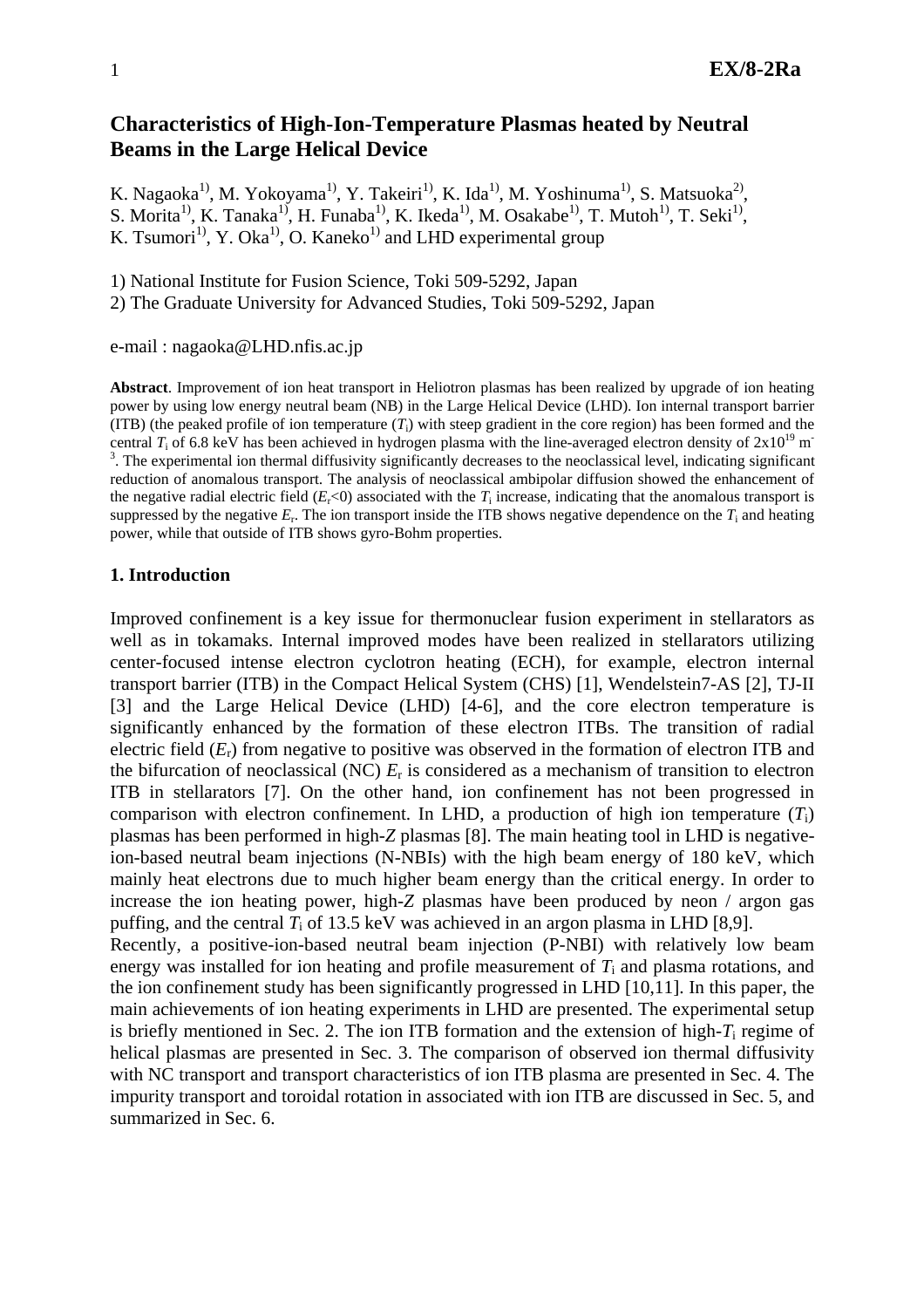# **2. Experimental Setup**

# **2.1. LHD**

The experimental stage is the LHD which is the world's largest superconducting magnetic confinement device employing a heliotron concept [12]. The magnetic field of up to 3 T is provided steadily. The toroidal and poloidal periods are  $n = 10$  and  $m = 2$ , respectively. The major and averaged minor radii are 3.9 m and 0.6 m, respectively. The current plasma heating capability is 21 MW of neutral beam injection (NBI), 2.9 MW of ion cyclotron range of frequency (ICRF) and 2.1 MW of ECH. Three N-NBIs produce hydrogen neutral beams with the beam energy of 180 kV and total port-through power of 15MW [13]. The N-NBIs are tangentially injected to LHD plasma (BL1:co, BL2:counter and BL3:co-direction), and the NB driven plasma current and the toroidal momentum input are provided for various types of plasma experiments by means of the combination of N-NBIs. The P-NBI with low energy of 40 keV was newly installed and started the beam injection with the port-through power of 3MW in 2005 for ion heating and plasma diagnostic. Based on the success of ion heating utilizing P-NBI, the port-through power of P-NBI was upgraded up to 7MW at 2006 for high power ion heating experiments.

## **2.2. Charge Exchange Spectroscopy System**

The charge exchange spectroscopy (CXS) system is used for profile measurement of *T*i, toroidal flow velocity  $(V_t)$ , poloidal flow velocity  $(V_p)$  and carbon impurity  $(n_{im})$  in neutral beam heated plasmas in LHD. The charge exchange line of fully ionized carbon is measured by two different lines of sight; poloidal and toroidal lines of sight. The extreme hollow profile of carbon impurity (impurity hole) is formed when the ion temperature become high in the core region. The integration effect along the poloidal line of sight is serious problem in high-*T*i discharges because the radius of probe beam (P-NBI) is almost half of the minor radius in the plasma. Thus the poloidal velocity and the radial electric field of the high-*T*i plasma can not be obtained by CXS system, so the toroidal line of sight is utilized in this experiment. Two CXS systems were installed in the toroidal line of sight. One has a high spatial resolution of 20mm in the minor radius. The other has only four channels in the minor radius, in which the several optical fibers were bundled to increase the carbon line intensity in order to increase the accuracy of measurement in the carbon impurity hole. The half power of the probe beam (P-NBI) is modulated for measurement of back ground signals.

## **3. Formation of Ion ITB**

## **3.1. ITB Discharge**

The productions of high- $T_i$  plasmas with low  $Z_{\text{eff}}$  have been performed by high power NB heating in LHD with the inwardly-shifted configurations with  $3.575$ m  $\langle R_{ax} \rangle$  3.7m. The inward shifted configuration has a good particle confinement and the outward shifted has a good MHD stability in LHD configuration. The typical wave form of high-*T*i discharge is shown in Fig. 1(a). At the beginning of the shot, the target plasma was started by ECH heating and sequentially connected to the low power NB heating phase utilizing P-NBI alone (P-NBI phase). In the P-NBI phase, the  $T_i$  profile is broad and the central  $T_i$  is almost 1.5 keV, which is shown in Fig. 1(b). After superposition of N-NBIs, the central  $T_i$  significantly increases up to 5.5 keV with the line-averaged electron density of almost  $2x10^{19}$  m<sup>-3</sup> and the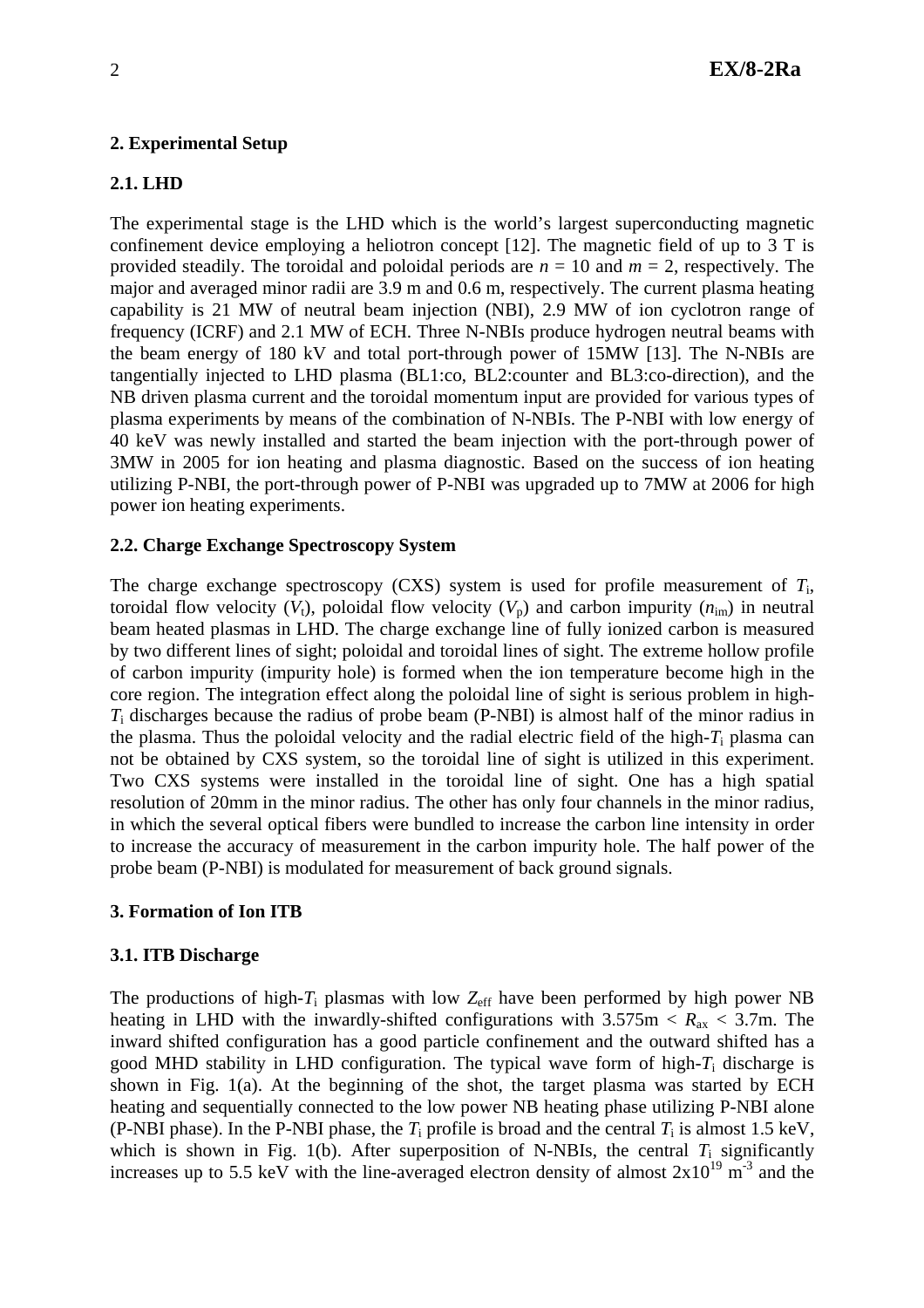

*FIG. 1 (a) The typical wave form of high-T<sub>i</sub> discharge in LHD (Shot No. 80268). The heating power of ECH, P-NBI and N-NBI are shown in the top. The time traces of the line averaged electron density,*  $H_\alpha$  *emission, the stored energy, the central*  $T_e$ *and the central T<sub>i</sub> are shown. (b) The T<sub>i</sub> profiles in P-NBI phase (* $t = 0.83$  *s), the high T<sub>i</sub> phase (t = 1.23 s) and no ITB phase (t = 1.5 s). These time slices are shown by arrows in the bottom graph of FIG. 1(a).* 

steep gradient is formed in the core region (ion ITB formation). The electron temperature also increases up to 4 keV, however the electron ITB is not formed simultaneously. The plasma with  $T_i(0) > T_e(0)$  is produced in high-*T*<sub>i</sub> phase. The high-*T*<sub>i</sub> phase  $(T_i > 0.8^*$  *T*<sub>i max</sub> ) is maintained for 200 msec, which is almost several times longer than the energy confinement time.

### **3.2. Extension of High-***T***i Regime**

The density is controlled by hydrogen or helium gas puffing in P-NBI heating phase. The reason of utilizing helium gas puff is to keep low wall recycling condition, which is preferable for the increase of central  $T_i$ . The electron density was scanned, and the central  $T_i$ in the P-NBI phase and the ITB phase are shown in Fig. 2(a). The central  $T_i$  in low density regime (lower than  $2x10^{19}$  m<sup>-3</sup>) becomes high, and the central  $T_i$  of 6.8 keV was achieved with the line-averaged electron density of  $2x10^{19}$  m<sup>-3</sup>, which is a new record in stellarators. In high density regime, the central  $T_i$  slowly decreases with the density, and the central  $T_i$  of 2.9keV was achieved with the density of  $3.7x10^{19}$  m<sup>-3</sup>. It is noted that the high-*T*<sub>i</sub> plasma was also extended to high density regime.

The maximum central  $T_i$  of each discharge is sensitive to direct ion heating power of the NBs as shown in Fig. 2(b). The power threshold is recognized as  $(P_i/n_i)_{th} = 4.3 \times 10^{-19} \text{MWm}^3$ , where  $n_i$  is ion density estimated by the assumption that the averaged  $Z_{\text{eff}}$  is 2. In the low power regime, the power dependence of  $T_i(0) \propto (P_i/n_i)^{0.4}$  was obtained, which is shown by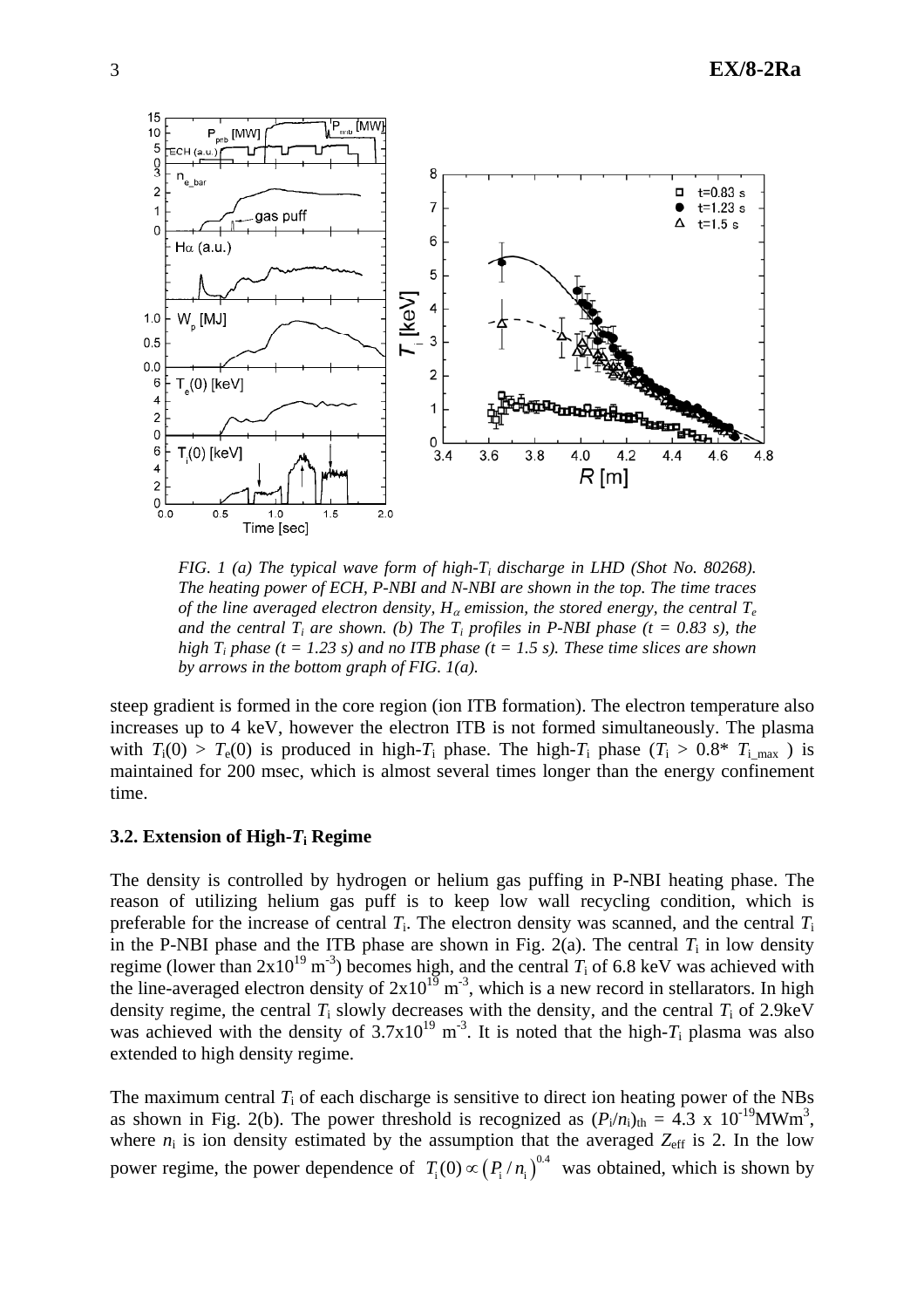

*FIG. 2 (a) The maximum central Ti of each shot are shown by closed circles as a function of line-averaged electron density. The central Ti in P-NBI phase is also shown by closed triangles. (b) The maximum central*  $T_i$  *of each shot as a function of direct ion heating power of NBs normalized by ion density. The ion density is estimated by the assumption that the averaged*  $Z_{\text{eff}}$  *is 2. The power relations of*  $T_i(0) \propto (P_i/n_i)^{0.4}$  and  $T_i(0) \propto (P_i/n_i)^{2.0}$  are shown by *dotted line and dashed line*, *respectively.*

dotted line in Fig. 2(b), and it is consistent with scaling law of ISS04 [14]. In the high power regime over the threshold, the central  $T_i$  has a stronger dependence with the power of  $0.4 \sim 2.0$ , which indicates the improvement of confinement, that is, the formation of ITB.

In the case that the target plasma is heated by N-NBIs, the ion ITB is also formed after the superposition additional NB heating. However the enhancement of  $T_i$  is slightly lower, indicating that the increase of  $T_i$  in this discharge scenario is sensitive to other parameters such as density profile, fraction of  $T_i$  /  $T_e$ , and so on. In general property of N-NBIs heated plasmas in LHD, the  $T_e$  is higher than  $T_i$  and the profile of the electron density tend to be flat or hollow, while the plasmas heated by P-NBI alone has  $T_e$  comparable to  $T_i$  and relatively peaked density profile. Therefore it is considered that the peaked density profile is preferable and the fraction of  $T_i$  /  $T_e$  is also a candidate of key parameter for the production of high- $T_i$ plasmas.

### **4. Transport Analyses**

#### **4.1. Comparison with Neoclassical Transport**

The transport analysis was carried out for the typical high-*T*i discharge, and the ion thermal diffusivities in P-NBI phase and the ITB phase were compared. The heating power of NBs was calculated by FIT code. The  $Z_{\text{eff}} = 2$  and stationary state were assumed. The ion thermal diffusivity ( $\chi_i$ <sub>EXP</sub>) is high level in the core region of P-NBI phase (without ITB), and it significantly decreases in the core when the ITB was formed, which is shown in Fig 3(b). The neoclassical (NC) calculation was also carried out by GSRAKE code [15] utilizing the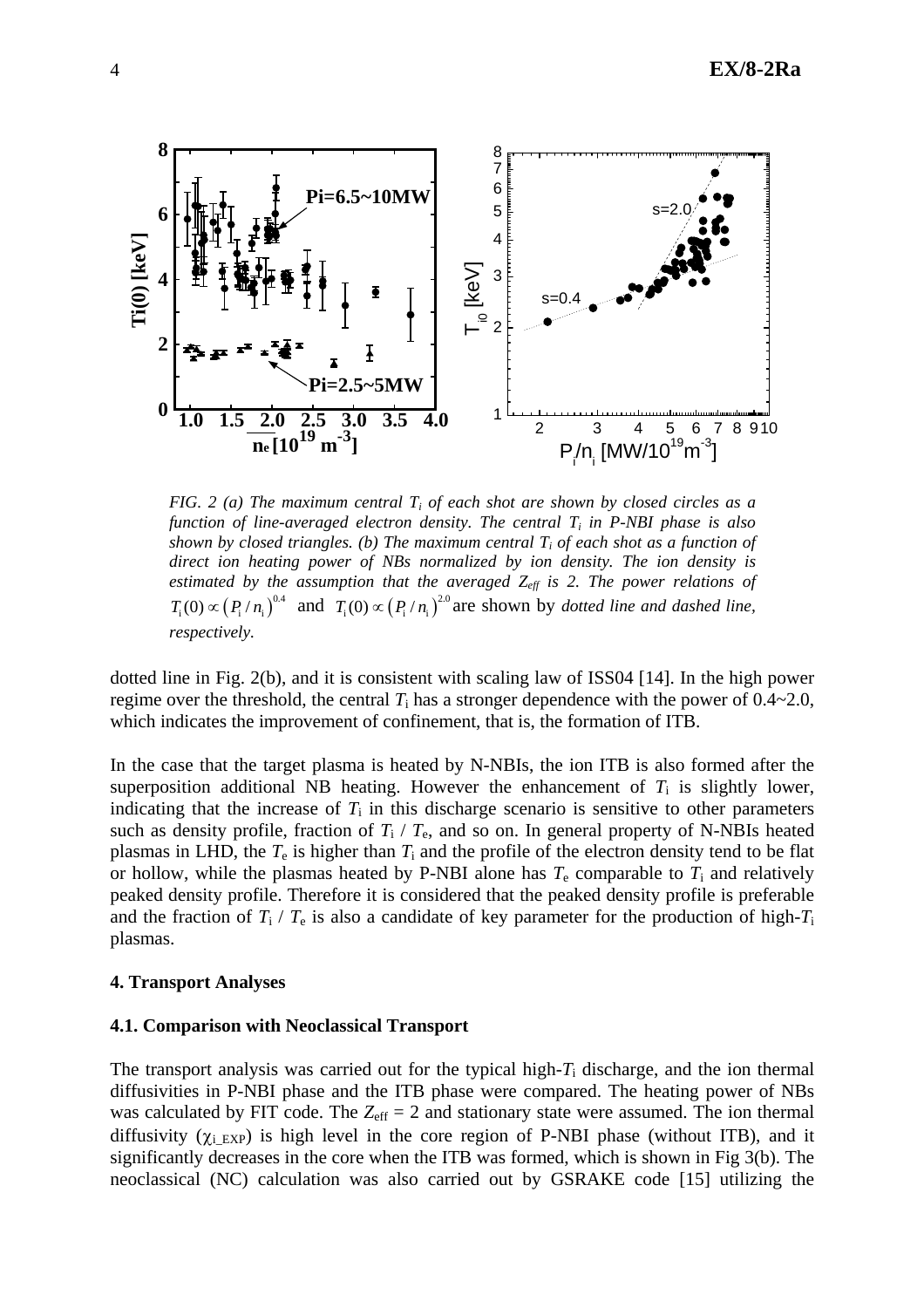

*FIG.* 3 (a) The T<sub>i</sub> profiles at  $t = 0.75$  sec in the P-NBI phase without ITB and at  $t =$ *1.15 sec in the ITB phase (Shot No. 74282). The direct ion heating powers in the P-NBI phase and in the ITB phase are 3 MW and 7 MW, respectively. (b) The experimental ion thermal diffusivities in the P-NBI phase and in the ITB phase and the NC ion diffusivities calculated by GSRAKE code are shown as a function of the normalized minor radius. (c) The radial electric fields in the P-NBI phase and in the ITB phase estimated based on the NC ambipolarity.* 

experimentally obtained density and temperature profiles. The NC ion thermal diffusivity  $(\chi_{i\text{NC}})$  in P-NBI phase is almost  $10^{-1}$  times lower than the experimental one (see Fig. 3(b)), thus the anomalous transport due to turbulence is dominant in P-NBI phase. On the other hand, the  $\chi_i$  EXP, is comparable to the  $\chi_i$  NC in ITB phase. Therefore, the turbulent transport is significantly reduced in the ITB phase. The radial electric field (*E*r) was estimated based on the NC ambipolarity, which is shown in Fig. 3(c). Unfortunately, the  $E_r$  can not be experimentally observed in the ITB core region due to the formation of impurity hole. The NC *E*r is a good indication of experimentally measured *E*r in other experiments [16,17]. The  $E_r$  is negative (ion-root) in the whole region and becomes negatively large in the ITB phase, indicating that the reduction of anomalous transport is related to the enhancement of negative *E*r in the ITB phase.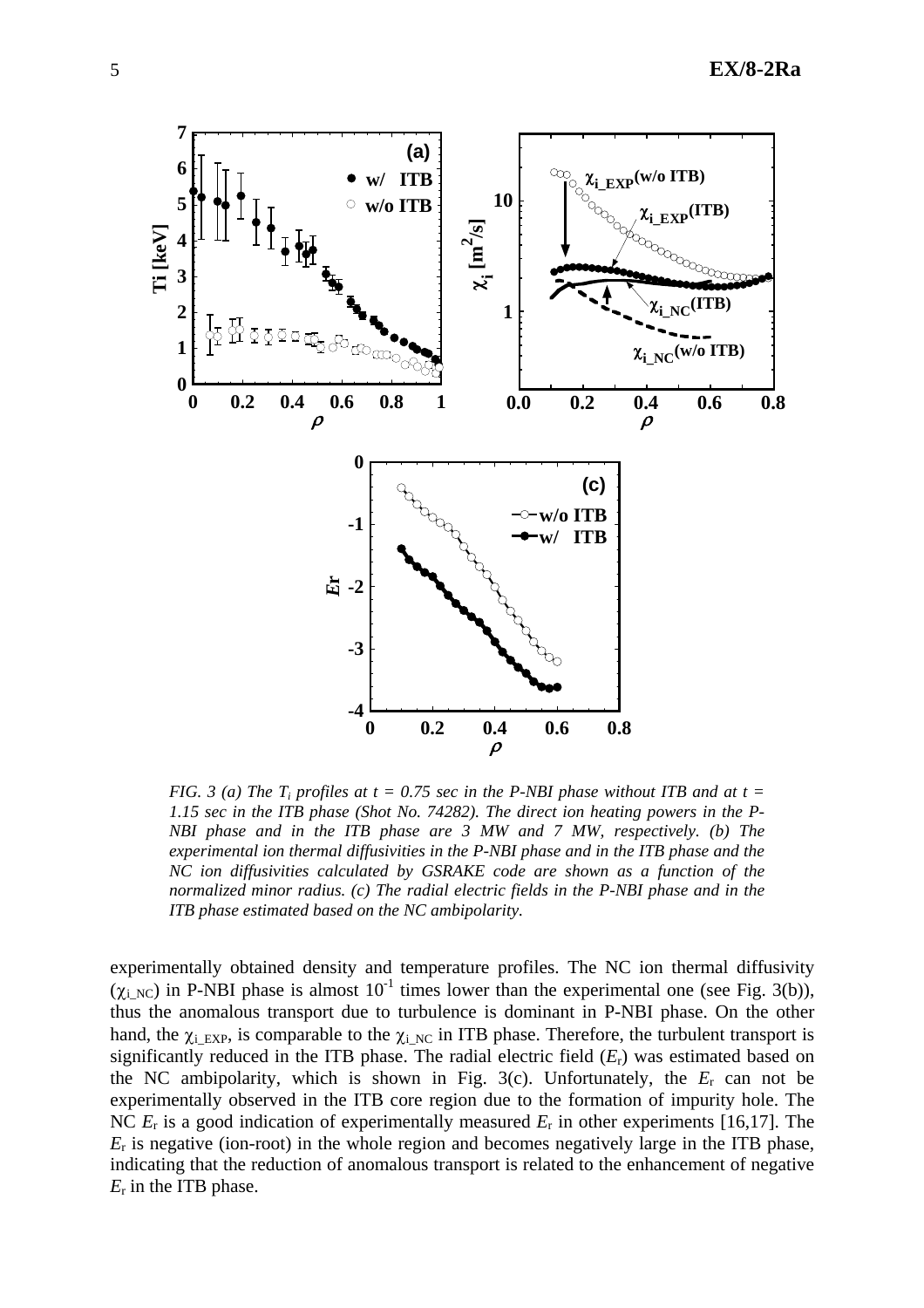

*FIG. 4 (a) The ion heat fluxes at*  $r = 0.3$  *(inside the ITB) and 0.8 (outside of the ITB) as a function of Ti gradient (Shot No.:80218, 80229, 80234, 80237, 80247, 80267, 80268). The dashed and solid lines show the dependence of*  $Q_i/n_i \propto T_i^{2.10}$  *and*  $Q_i/n_i \propto T_i^{0.47}$ , respectively, when  $\partial T_i/\partial r \propto T_i$ . (b) The ion thermal diffusivity ( $\chi_i$ ) *at r = 0.3 (inside the ITB) and 0.8 (outside of the ITB) as a function of direct ion heating power of NBs normalized by the ion density. The dashed and solid lines show the dependence of*  $\chi_i \propto (P_i/n_i)^{0.59}$  and  $\chi_i \propto (P_i/n_i)^{-1.61}$ , respectively.

### **4.2. Transport Characteristics of ITB**

In order to investigate the transport characteristics of ITB plasma, the several shots were analyzed in detail. The *T*i profile in the core region was obtained by fitting the CXS data utilizing the fitting function of  $T_i(\rho) = T_{i1} \cdot (\rho^2_{edge} - \rho^2) + T_{i2} \cdot \exp(-\rho^2 / w_{TIB}^2)$ , where  $T_{i1}$ ,  $T_{i2}$ and  $w_{\text{ITB}}$  are fitting parameters corresponding to the base  $T_i$  profile, ITB  $T_i$  profile and ITB width, respectively. The  $\rho_{\text{edge}}$  is the minor radius where  $T_i = 0$ . The  $Z_{\text{eff}}$  is assumed for simplicity as a hyperbolic tangent function to be 2 in the core and 3 in the periphery. The relation of ion heat flux to  $T_i$  gradient were compared between inside ( $\rho = 0.3$ ) and outside ( $\rho$  $= 0.8$ ) of ITB foot as shown in Fig. 4(a). The ion heat flux in the outside of the ITB has a stronger dependence on the  $T_i$  gradient:  $Q_i/n_i \propto T_i^{2.10}$  ( $\chi_i \propto T_i^{1.10}$ ), which is shown by dashed line in Fig. 4(a). It is noted that the plasma outside of the ITB shows the gyro-Bohm dependence:  $(Q_i/n_i)_{\text{gyro-Bohm}} \propto T_i^{5/2}$ . On the other hand, the large  $T_i$  gradient is realized with smaller heat flux inside the ITB. The dependence of  $Q_i/n_i \propto T_i^{0.47}$  ( $\chi_i \propto T_i^{-0.53}$ ) is obtained, which is shown by dotted line in Fig. 4(a). The quite different dependences of  $\chi_i$  on the direct ion heating power were observed between inside and outside of the ITB, and it is  $\chi_i \propto (P_i/n_i)^{0.59}$  at outside of ITB and  $\chi_i \propto (P_i/n_i)^{-1.61}$  inside of the ITB, which are shown in Fig. 4(b). The  $\chi_i$  inside the ITB also shows the gyro-Bohm dependence:  $\chi_{i_{\text{gypo-Bohn}}} \propto (P_i/n_i)^{0.6}$ . It is noted that the negative dependence of  $\chi_i$  on the  $T_i$ :  $\partial \chi_i/\partial T_i < 0$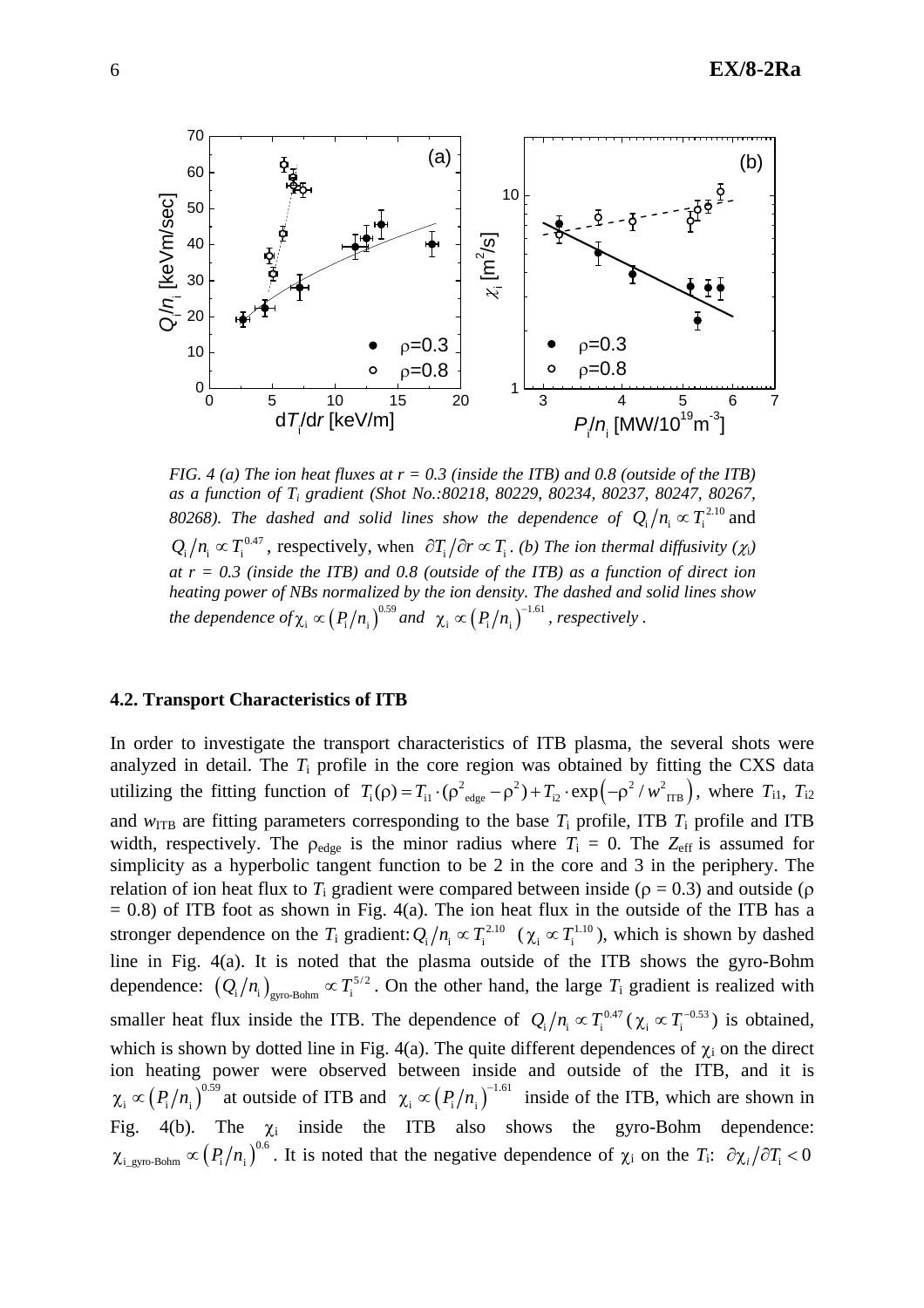and the heating power:  $\partial \chi_i / \partial (P_i/n_i) < 0$  indicate the possibility of further confinement improvement due to increment of heating power in LHD.

## **5. Other Characteristics**

## **5.1.Impurity Transport**

In tokamaks, an impurity control is one of the issues to be solved associated with ITB formation, because impurities tend to accumulate in the core region due to negative *E*r. In the ITB discharges of LHD, the carbon impurity significantly decreases in response to increase of *T*i, and extremely hollow profile of impurity (impurity hole) is formed in the ITB phase, which is mainly reported by K. Ida et al. in EX/8-2Rb of this conference. The argon (Ar) impurity hole was also indicated by measurement of ArXVII line utilizing X-ray crystal spectrometer [18]. Although the *E*r can not observed in the core of ITB plasma due to formation of impurity hole, the negative *E*r is predicted by calculation of NC ambipolarity. Therefore the mechanism of formation of impurity hole can not be understood at this moment. The compatibility with ITB formation and impurity hole is a great advantage of ITB in helical plasmas, thus the understanding of property of impurity transport is a prime task.

### **5.2.Toroidal Rotation**

Toroidal rotation is considered as an ITB control knob in reversed-shear configuration of tokamaks, and various type of toroidal rotation and the momentum transport have been investigated [19-21]. In LHD, an enhancement of toroidal rotation was observed in the core, when the ion ITB is formed. The direction of toroidal rotation in the ITB core is predominated by torque of tangentially injected NBIs. Thus the large toroidal rotation is considered as an NB driven flow. The gradient of toroidal rotation increases with *T*i gradient, which indicates the strong coupling of ion thermal transport and ion momentum transport in the ITB plasma. The coupling is very interesting from view point of understanding the mechanism of anomalous transport reduction. An *T*i gradient driven toroidal rotation and an *E*r driven toroidal rotation were also identified in LHD [21], which is reported by M. Yoshinuma, et al. in EX/P5-1 of this conference.

### **6. Concluding Remarks**

Due to significant increase of ion heating power using low-energy P-NBI, an ion ITB was formed in LHD plasmas heated by NBs and the central  $T_i$  of 6.8 keV was achieved with the line-averaged electron temperature of  $2x10^{19}$  m<sup>-3</sup>. The  $\chi_i$ <sub>EXP</sub> of the ITB plasma is decreases to  $\chi_i$ <sub>NC</sub> level, and the negative  $E_r$  (ion-root) is predicted in the whole plasma. The  $\chi_i$  outside of ITB tends to have a gyro-Bohm properties, and the ion thermal transport of the ITB is characterized by the negative dependences of  $\chi_i$  on  $T_i$  and heating power, that is,  $\partial \chi_i / \partial T_i < 0$ and  $\partial \chi_i / \partial (P_i / n_i)$  < 0. These observations indicate the possibility of further confinement improvement with increment of heating power. On the other hand, it is not clear that the  $\chi_i$ can be reduced much lower than  $\chi_i_{NC}$ . Therefore The fraction of  $T_e / T_i$  is considered as a key parameter for further extension of high-*T*i regime in helical configuration in order to suppress NC transport. The selective ion heating experiment using P-NBI with much higher power is planned in LHD. The impurity hole was observed in the core of ITB plasmas, where the negative *E*r is predicted by calculation of NC ambipolarity, which is considered as a great